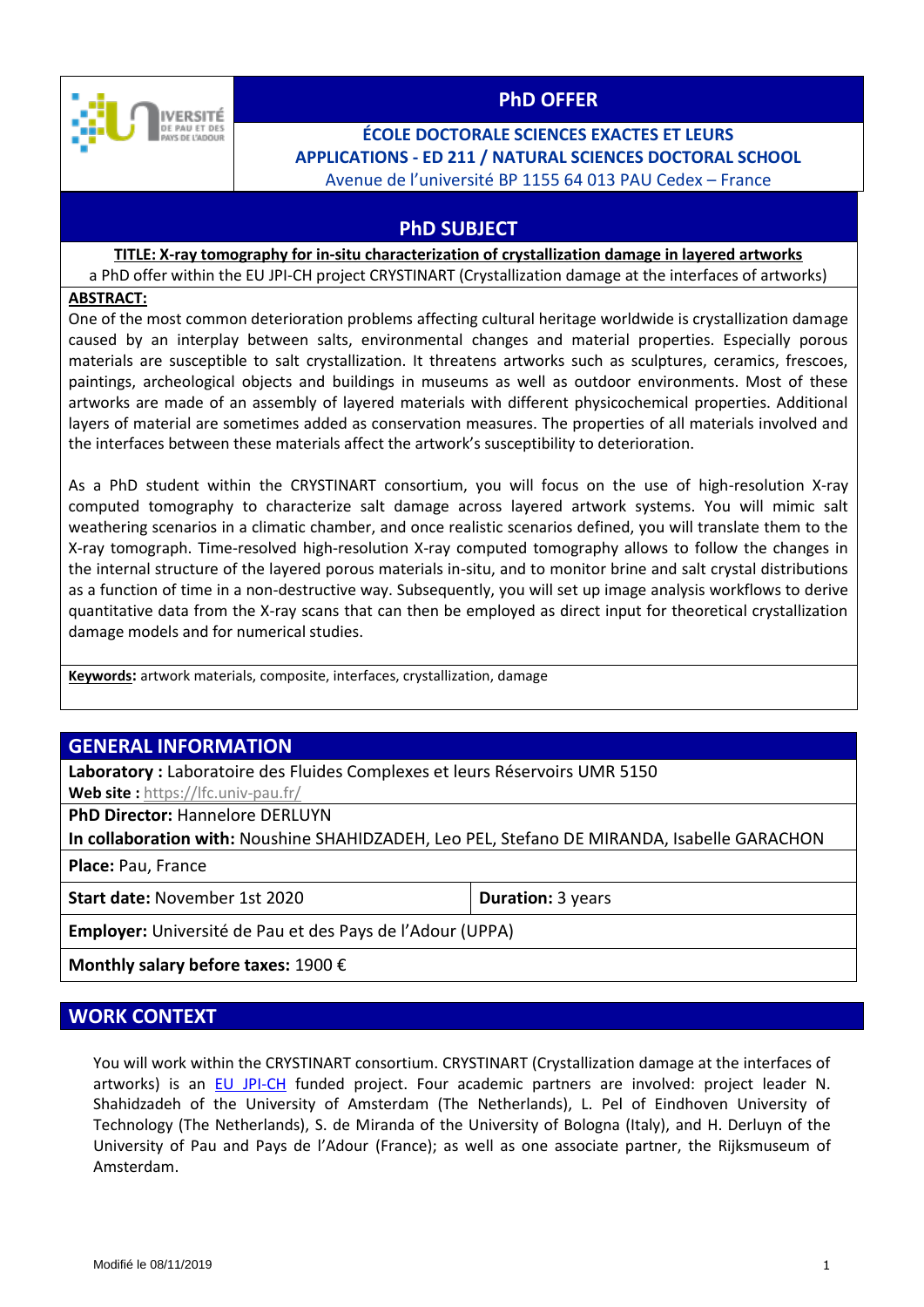As a PhD student under supervision of Dr. Derluyn (CNRS Associate Scientist), you will be hosted at the Laboratory of Complex Fluids and their Reservoirs [\(LFCR UMR 5150\)](https://lfc.univ-pau.fr/fr/index.html) and the Pau Centre for X-ray Imaging [\(DMEX UMS 3360\)](https://imagingcenter.univ-pau.fr/) at the UPPA in France, on its campus in Pau. You will be registered as a PhD student at the Doctoral School of Exact and Applied Sciences ED 211 SEA, an ISO 9001 certified school. You will work closely with the other partners in the CRYSTINART consortium, and with the PRD-Trigger team that is being set up in the framework of the ERC Starting Grant of Dr. Derluyn [\(YouTube interview;](https://www.youtube.com/watch?v=d4RimsgjwzA) [CNRS INSIS](https://insis.cnrs.fr/fr/personne/hannelore-derluyn)  [profile\)](https://insis.cnrs.fr/fr/personne/hannelore-derluyn).

## **MISSION – PRINCIPAL ACTIVITIES**

One of the most common deterioration problems affecting cultural heritage worldwide is crystallization damage caused by an interplay between salts, environmental changes and material properties. Especially porous materials are susceptible to salt crystallization. It threatens artworks such as sculptures, ceramics, frescoes, paintings, archeological objects and buildings in museums as well as outdoor environments. Most of these artworks are made of an assembly of layered materials with different physicochemical properties. Additional layers of material are sometimes added as conservation measures. The properties of all materials involved and the interfaces between these materials affect the artwork's susceptibility to deterioration.

Much progress has been made in recent years to understand the impact of salt crystallization in single materials. In the more realistic scenario of multiple materials, many questions remain unanswered related to the interfaces between material layers.

Within the CRYSTINART consortium, we aim to develop an integrated approach for modelling and analysis of the decay of artworks due to salt crystallization in layered materials. We will combine experimental, theoretical and numerical studies at the micro-scale to model the interaction between salt crystallization and mechanical response at the interface regions of layered materials*.* We will translate this information to what happens on the macro-scale, and develop effective predictive and user-friendly tools that describe macroscopic material behaviour for a broad range of artefact types. This enables the prediction of damage scenarios for layered materials in artworks. We aim to develop new conservation strategies based on these predictions, and make them internationally available.

As a PhD student at UPPA, you will focus on the use of high-resolution X-ray computed tomography to characterize salt damage across layered artwork systems. This will complement experimental work performed by another researcher with magnetic resonance imaging (NMR) at Eindhoven University of Technology, and with confocal Raman and 3D-laser scanning microscopy at the University of Amsterdam. You will mimic salt weathering scenarios in a climatic chamber, and once realistic scenarios defined, you will translate them to the X-ray scanner. Time-resolved high-resolution X-ray computed tomography allows to follow the changes in the internal structure of the layered porous materials in-situ, and to monitor brine and salt crystal distributions as a function of time in a non-destructive way. Subsequently, you will set up image analysis workflows to derive quantitative data from the X-ray scans that can then be employed as direct input for theoretical crystallization damage models and for numerical studies performed at the University of Bologna.

*The project duration is 3 years, during which a research-stay of 3 months is foreseen at Eindhoven University of Technology with Dr. Leo Pel to work on NMR measurements in order to merge X-ray microtomography and NMR data.* 

## **REQUIRED COMPETENCES**

The candidate should hold a master degree in civil engineering, physics, physical chemistry, materials science, geosciences or conservation science. Candidates who are finalizing their master's program and will obtain their master degree this summer are also eligible and are strongly encouraged to apply.